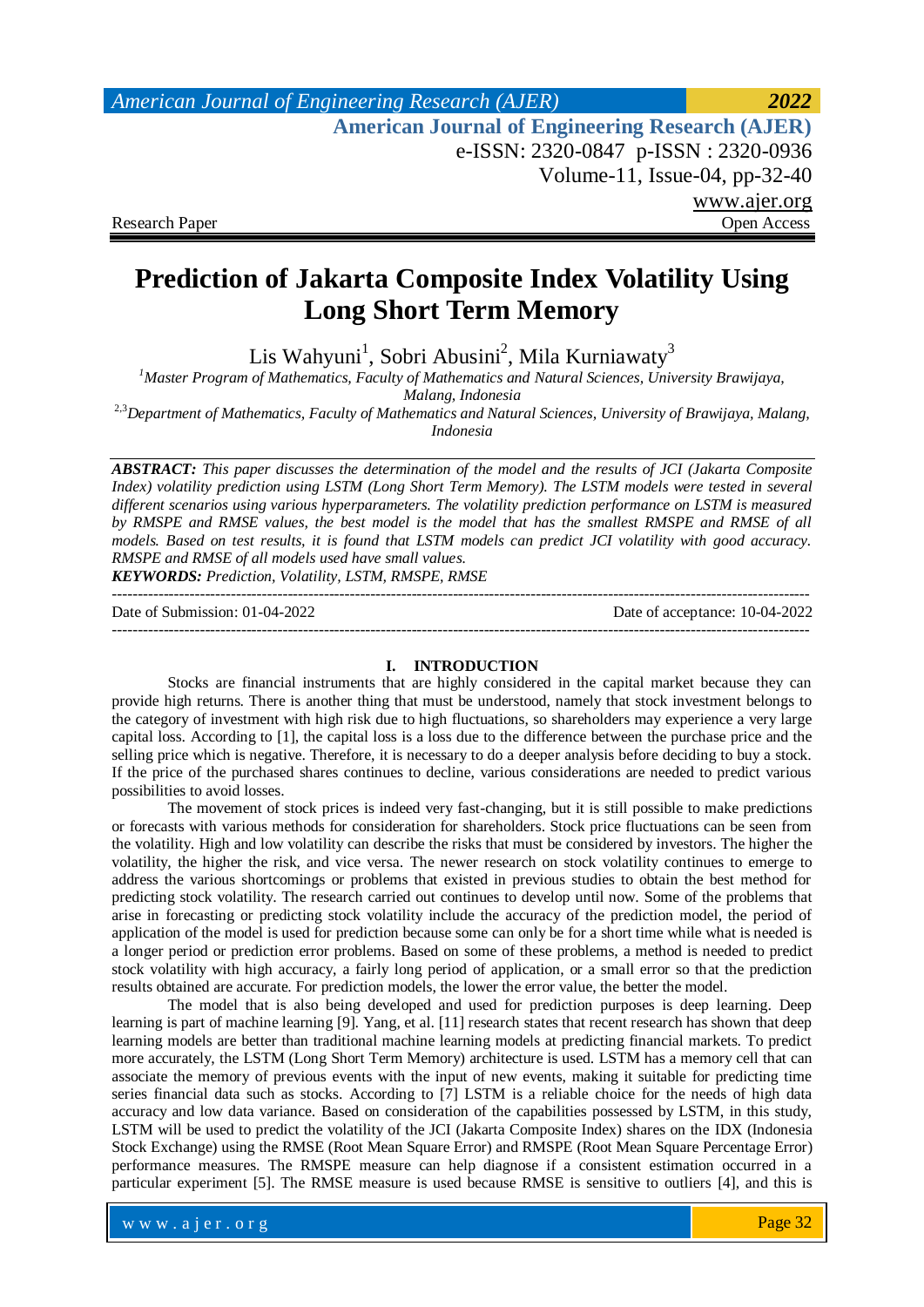appropriate because the data used has outliers and these outliers do not want to be ignored. The volatility prediction here aims to minimize existing risks. Stocks have high heteroscedasticity and variance, minimizing errors as small as possible will greatly help obtain more accurate accuracy. The JCI measures the price performance of all stocks listed on the Main Board and Development Board of the IDX [2], therefore the JCI is an index that is monitored by many people, including investors and other capital market players. The JCI continues to be evaluated regularly, so that issuers on the JCI may change. The important role of the JCI in the capital market makes this index chosen as the data for this research. The identification of the problem in this study, namely very dynamic stock price fluctuations cause stocks to become financial instruments that have high risk, stock price volatility will greatly affect capital market participants in making decisions.

The modification in this study is the use of realized volatility as an LSTM input. The architecture of the LSTM modeling has been modified, which includes the use of the Lambda layer and the determination of various hyperparameters. The existence of the Lambda layer has a function so that arbitrary expressions can be used as layers when constructing functional and sequential API (Application Programming Interface) models [10].

#### **II. VOLATILITY PREDICTION DESIGN USING LSTM**

The following is a design for JCI volatility prediction using LSTM.

- Taking the JCI dataset from Yahoo Finance from January 31, 2011, until January 29, 2021.
- Performing data cleaning which includes deleting unused data, as well as detecting and deleting NaN values.
- The price used here is only the close price, then making a plot for the close price of the dataset.
- Calculating the log returns of the close price and making the plot of log returns.
- Plotting the distribution of log returns and comparing the plots with the standard normal distribution.
- Calculation of observation values, mean, standard deviation, minimum, median, maximum, skewness and kurtosis of log returns.
- Testing the stationarity of log returns using the ADF (Augmented Dickey Fuller) test. If the result of this test is stationer then calculating daily realized volatility from log returns, if the result of this test is nonstationary then using differencing to help getting stationer data.
- Determination of current (realized) and future volatility.
- Cleaning of NaN values on current and future volatility.
- Splitting data log returns, current and future volatility into 2 parts, including train and test data according to Table 1.

|  | <b>Table 1. Splitting dataset</b> |
|--|-----------------------------------|
|  |                                   |

| Type Data  | <b>Numbers</b> | Percentage |
|------------|----------------|------------|
| Train data | $2139$ days    | 89.55%     |
| Test data  | $252$ days     | 10.45%     |

- Normalization of current volatility and future volatility with min-max scaling.
- Using the current volatility of the training dataset as the LSTM input.
- Determination of various hyperparameters (hidden layer neuron units, batch sizes, epochs).
- Overfitting prevention: use of APIs (*EarlyStopping* and *ModelCheckpoint*).
- Determination of the validation\_split argument for splitting the training dataset into training and validation datasets.
- LSTM modeling.
- Visualization of the learning curve on the training dataset and validation of each LSTM model.
- Prediction the volatility of each LSTM model.
- Normalization of predictive volatility with min-max scaling.
- Visualization of the comparison of prediction volatility with futures volatility on the testing dataset.
- Calculation of RMSPE and RMSE of all LSTM models.
- Summing up the best LSTM model.

#### **III. RESULTS AND DISCUSSION**

The JCI dataset from January 31, 2011, to January 29, 2021, which has been cleaned up, then plots the daily close prices. The plot of daily close prices is shown in Figure 1. Figure 1 shows that the JCI data used during the observation period has very fluctuating price movements. The highest price for the JCI in this period was IDR 6,689.00 on 19 February 2018. The JCI experienced two very significant declines in September 2015 and March 2020. According to [3] negative sentiment on global issues such as the Greek debt crisis, rising interest rates Fed interest rates, falling commodity prices and the slowdown in China's economy lowered the JCI to a price of IDR 4,121.00, there were also domestic factors that influenced the decline in the JCI in 2015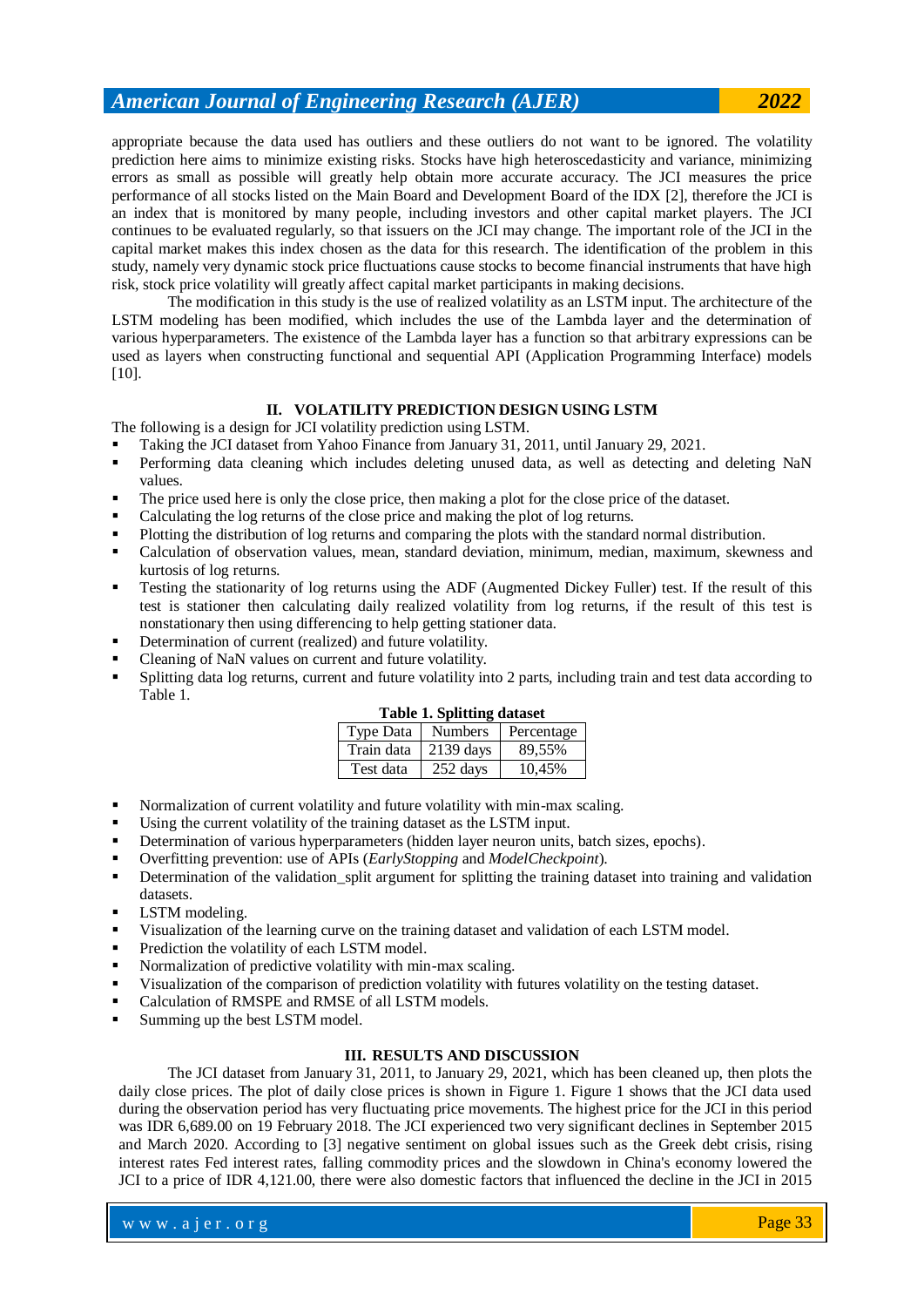such as Indonesia's declining economic growth, the weakening of the rupiah, declining financial performance, and economic conditions. Indonesian politics are not harmonious.



In March 2020, when the JCI fell to a price of IDR 3,938.00, a temporary suspension of trading was imposed (trading halt) due to the COVID-19 pandemic that occurred and greatly affected the Indonesian economy [8]. According to [3] conditions in 2020 are very uncertain and not very good, but at the beginning of 2021, it will be a recovery phase, which is indicated by the occurrence of stable conditions and an increase in the number of companies experiencing profits. From the close prices obtained, the log returns can be calculated. The plot of the log returns calculation is given in Figure 2, and the log returns distribution is presented in Figure 3.



Figure 3 shows positive kurtosis (leptokurtic) seen that the peak of log returns are higher and the tail is thicker than the standard normal distribution. For descriptive analysis of log returns during the observation period, it can be seen in Table 2.

| Observation               | 2433        |
|---------------------------|-------------|
| Mean                      | 0.023093    |
| <b>Standard Deviation</b> | 1.094169    |
| Minimum                   | $-9.299684$ |
| Median                    | 0.086737    |
| Maximum                   | 9.704219    |
| <b>Skewness</b>           | $-0.533845$ |
| Kurtosis                  | 8.137918    |

#### **Table 2. Descriptive analysis of log returns**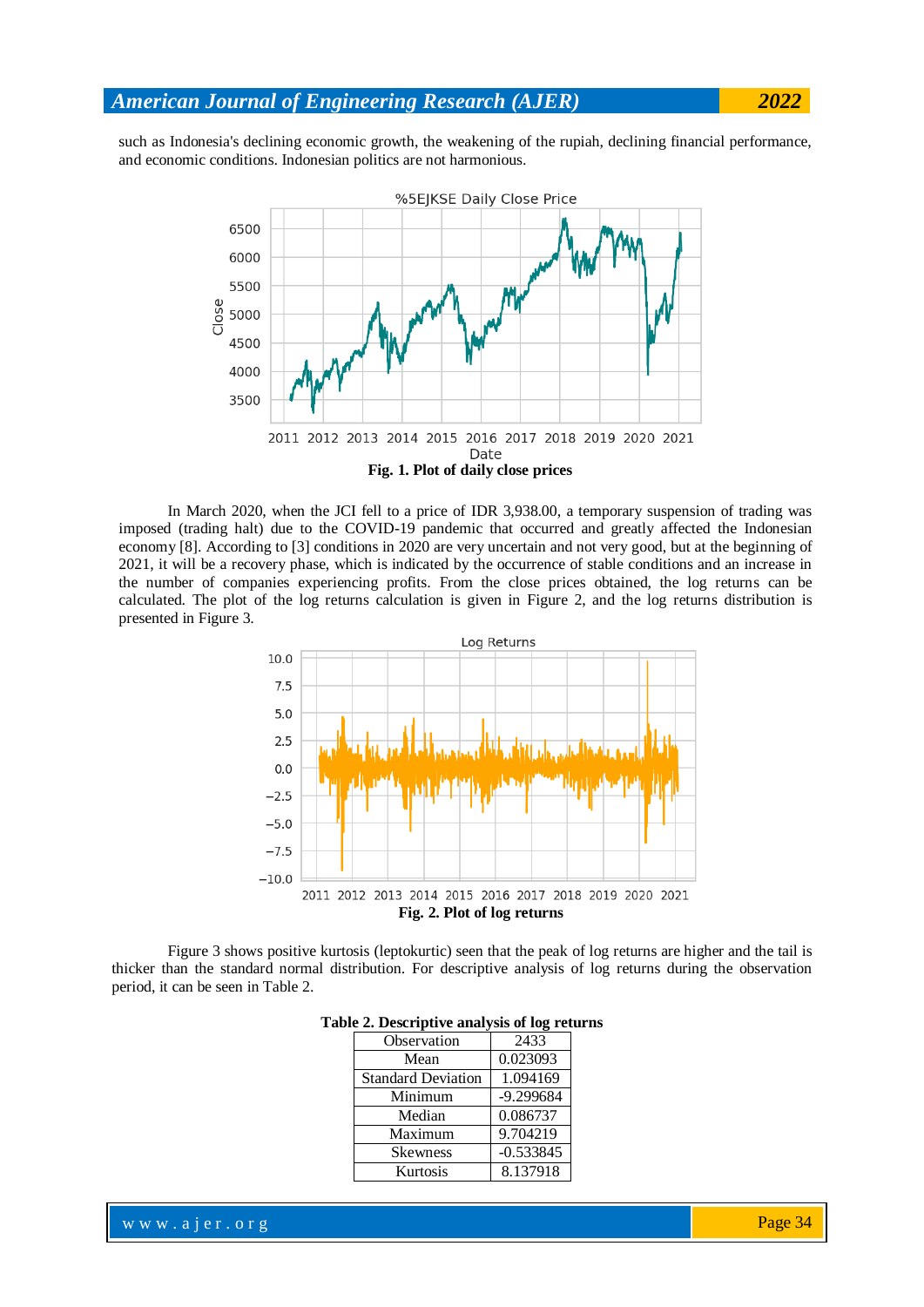

#### **Stationarity Test**

Log returns need to be checked for stationarity. Stationarity can be checked using the ADF test with the following hypothesis.

 $H_0$ : time series data has a unit root, and is not stationary.

 $H_1$ : time series data has no unit root and is stationary.

If the data is not stationary, it is necessary to do a differencing process until the data is stationary. The results of the ADF test on the log returns data are presented in Table 3.

| Table 3. ADF test results of log returns |  |
|------------------------------------------|--|
|------------------------------------------|--|

| <b>ADF</b> Statistics | 11.9235843             |
|-----------------------|------------------------|
| p-value               | 4.9665607 x $10^{-22}$ |
| Critical Value 5%     | $-2.8627$              |

From Table 3, it can be seen that log returns have p-value  $< 0.05$ , meaning that  $H_0$  is rejected and  $H_1$  is accepted, so it can be concluded that the log returns do not have a unit root and are stationary.

#### **Realized Volatility Calculation**

To obtain the daily realized volatility at certain intervals, in this case, it can be in the form of weekly (5 days), monthly (21 days), annual (252 days) intervals, scaling is carried out as follows.

$$
RV_{daily} = \sqrt{\sum_{i=1}^{T} r_i^2 \cdot \sqrt{\frac{1}{n-1}}}
$$

where n is the interval of the number of days used. In the following Figure 4, a plot of daily realized volatility is presented using different windows intervals.



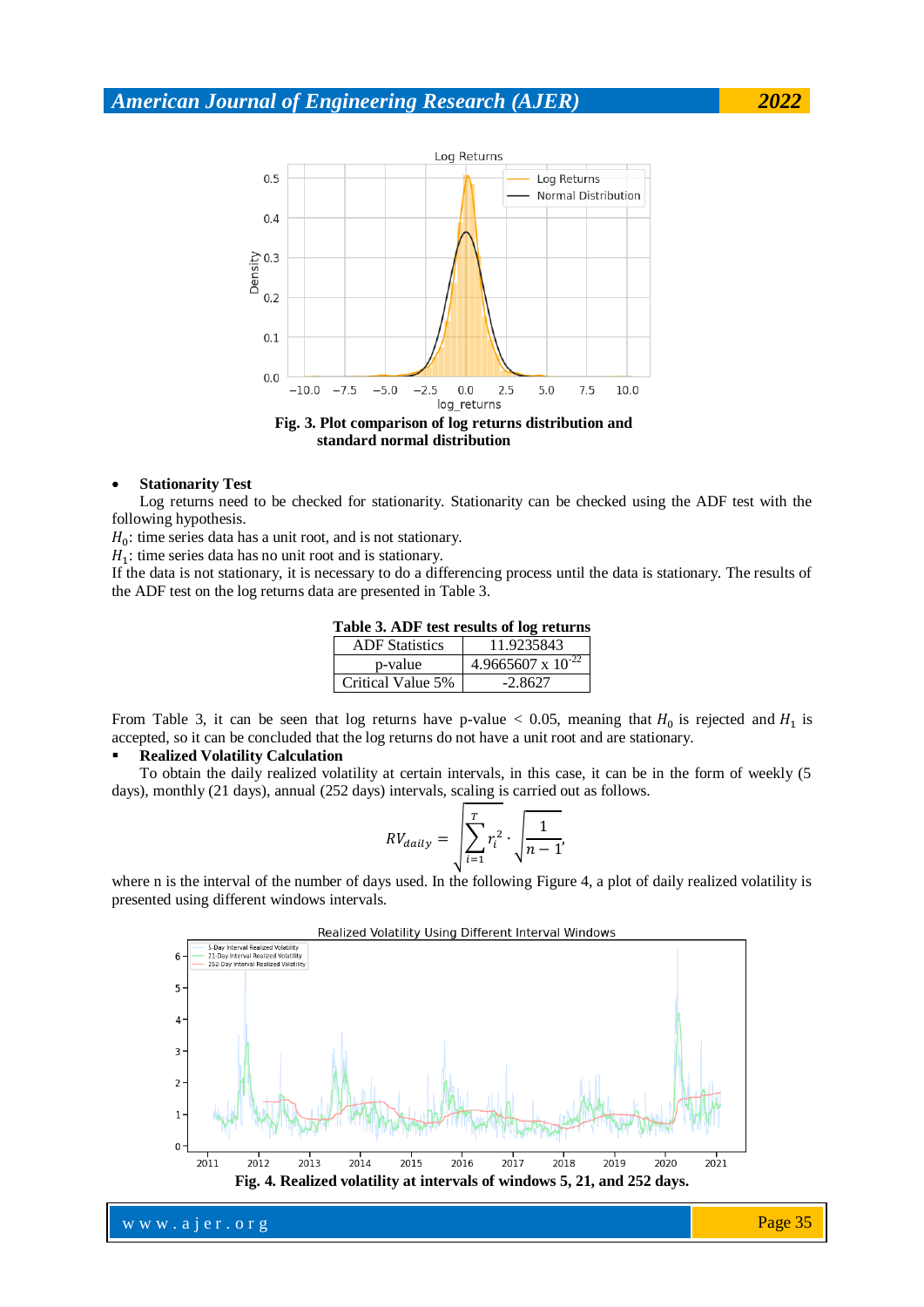The window interval used in this study is 21 days which represents about 1 month of stock trading time. The 21-day interval was used because the 5-day interval was too hectic to observe meaningful patterns or information, while the 252-day interval reduced volatility too significantly. Time series prediction models predict future values based on previously observed values. In this study, the realized volatility value becomes the current volatility value, then the future volatility value that will be used as the target is obtained by shifting the volatility (current) backward by 1 index. It can be said that for yesterday, today is the future so if today's volatility is shifted 1 day back, it can be used as the output future targeted yesterday, this value is then used for training and evaluation of model performance. Visualization of current and future volatility is given in Figure 5.



#### **Hyperparameter Tuning**

There is no mandatory rule in determining the number of hyperparameters, so the hyperparameters in this study were first tested and then seen in detail what hyperparameters produced the best model for predicting stock volatility of JCI data by looking at the smallest RMSPE and RMSE values. In this study, the details of the hyperparameters used in LSTM are given in Table 4.

| Table 4. Details of the hyperparameters used. |                        |                     |  |
|-----------------------------------------------|------------------------|---------------------|--|
| No.                                           | Hyperparameter         | <b>Numbers</b>      |  |
|                                               | Unit neurons in hidden | 16, 32, 64          |  |
| $\mathcal{D}_{\mathcal{L}}$                   | Batch sizes            | 16, 32, 64          |  |
| 3                                             | Epochs                 | 100, 200, 500, 1000 |  |



In this study, validation split=0.2 is used, so that the training dataset is split automatically by the **fit()** function into training and validation datasets, with the percentage of training datasets used for validation datasets of 0.2. The performance measure that is used as a monitor to end the training is RMSPE validation, so the training will be stopped if the RMSPE validation is no longer increasing. The final model after training is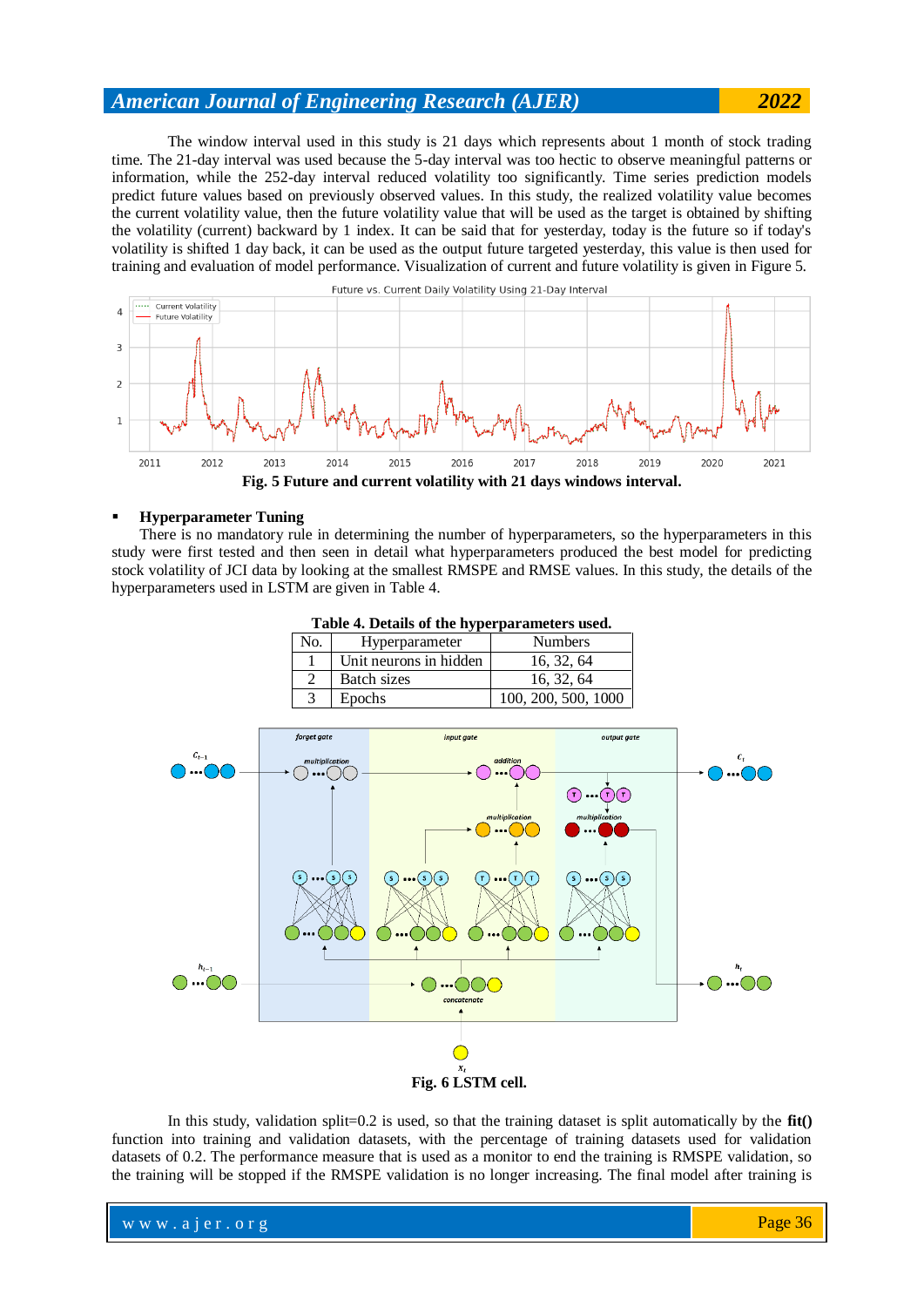stopped by *EarlyStopping* may not be the best model in the validation dataset, therefore an additional callback is used that can store the best model during training, namely *ModelCheckpoint* with its monitor also using RMSPE validation. In LSTM modeling, the Lambda layer is used.

In LSTM modeling, the LSTM layer is used, inside the LSTM layer, there are LSTM cells. Based on [6], the LSTM cell used in this study is given in Figure 6. In Figure 6, 3 inputs enter the LSTM cell, namely the hidden state value in the previous time step  $t - 1$  ( $h_{t-1}$ ), the cell state value in the previous time step  $1(C_{t-1})$ , and the input value at the current time step t  $(x_t)$ . It can be seen that the LSTM has 4 FFNNs in Figure 6, namely 1 on the forget gate, 2 on the input gate, and 1 on the output gate. The size of the input and output tensors (dimensions) is symbolized by a circle that is given a special color. In Figure 6, hidden state  $h_{t-1}$ and cell state  $C_{t-1}$  are vectors that have dimension d which is determined from the number of hyperparameter units of neurons in the hidden layer in the LSTM cell, in this study d can be worth 16, 32, or 64. The dimensions of the vector  $h_{t-1}$  and  $C_{t-1}$  should be the same. The dimensions of the vectors  $h_{t-1}$  and  $C_{t-1}$ , as well as  $h_t$  and  $C_t$ , must be the same. The input to Figure 6 is a vector having 1 dimension which is determined by the number of features. This study uses 1 feature as an input to the LSTM, namely realized volatility.

| Model: |  |  | sequential" |  |  |
|--------|--|--|-------------|--|--|
|        |  |  |             |  |  |

| Layer (type)    | Output Shape    | Param # |
|-----------------|-----------------|---------|
| lambda (Lambda) | (None, None, 1) | ø       |
| lstm (LSTM)     | (None, 16)      | 1152    |
| dense (Dense)   | (None, 1)       | 17      |

Trainable params: 1,169

#### **Fig. 7. LSTM parameters (16 units).**

Model: "sequential"

| Layer (type)    | Output Shape    | Param # |
|-----------------|-----------------|---------|
| lambda (Lambda) | (None, None, 1) | ø       |
| lstm (LSTM)     | (None, 32)      | 4352    |
| dense (Dense)   | (None, 1)       | 33      |
|                 |                 |         |

Total params: 4.385

Trainable params: 4,385 Non-trainable params: 0

#### **Fig. 8. LSTM parameters (32 units).**

Model: "sequential"

| Layer (type)    | Output Shape    | Param # |
|-----------------|-----------------|---------|
| lambda (Lambda) | (None, None, 1) | ø       |
| 1stm (LSTM)     | (None, 64)      | 16896   |
| dense (Dense)   | (None, 1)       | 65      |
|                 |                 |         |

Total params: 16,961

Trainable params: 16,961

Non-trainable params: 0

#### **Fig. 9. LSTM parameters (64 units).**

The summary of the architecture along with the number of parameters of the LSTM (16 units), LSTM (32 units), and LSTM (64 units) models respectively in Figures 7, 8, and 9. The Lambda layer has no neuron units, so the parameter in the Lambda layer is zero. The LSTM modeling architecture is shown in Figure 10.

Non-trainable params: 0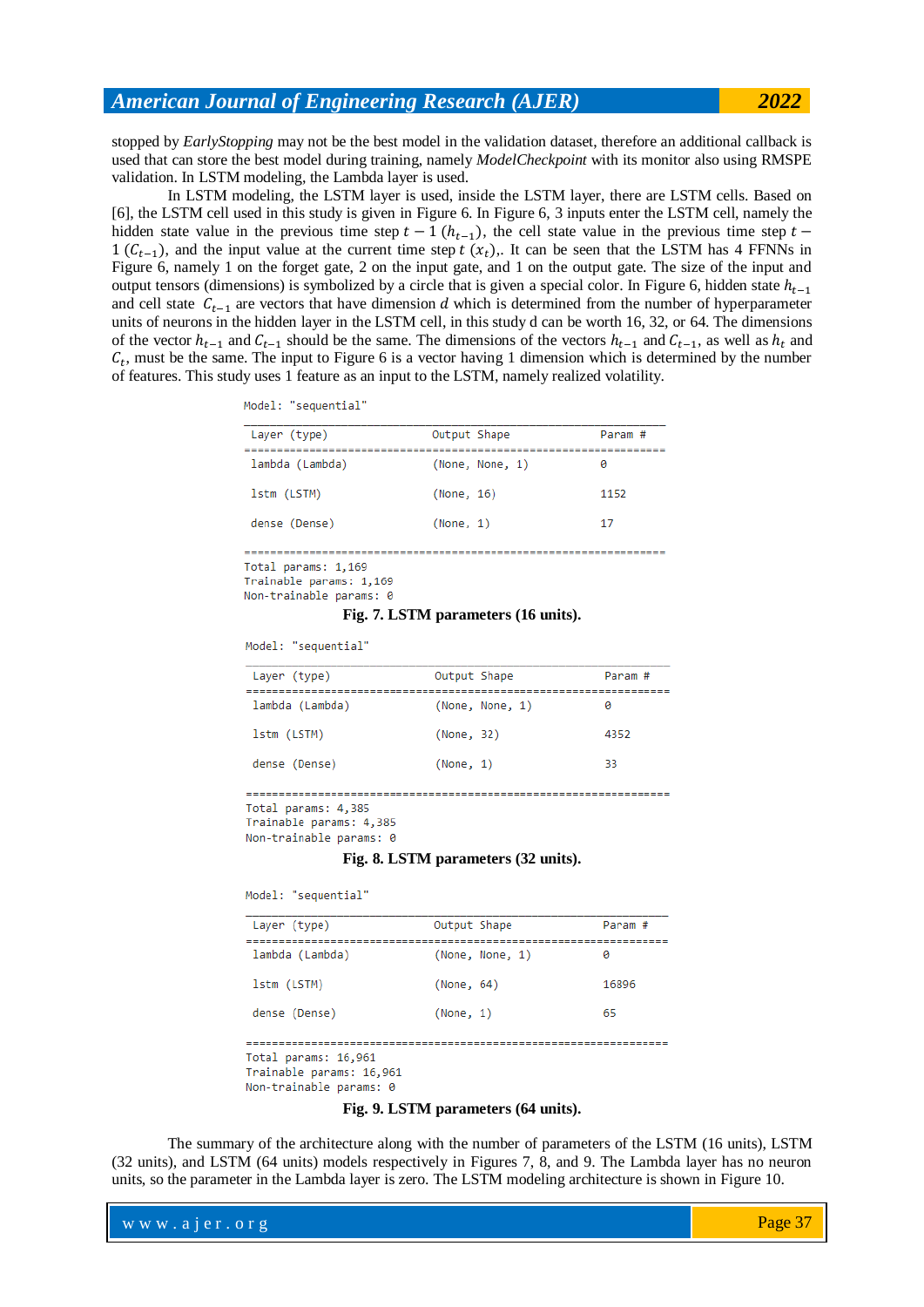Input

LSTM layer (n unit) Lambda layer

Output

**Fig. 10. The LSTM modeling architecture.**

### **Table 5. RMSPE and RMSE LSTM models of various hyperparameters.**

| $Epochs = 100$    |                              |                      |                     |  |
|-------------------|------------------------------|----------------------|---------------------|--|
| <b>Batch Size</b> | <b>Model (Neuron Hidden)</b> | <b>RMSPE Testing</b> | <b>RMSE Testing</b> |  |
|                   | LSTM 16 unit                 | 0.117218             | 0.05981             |  |
| 16                | LSTM 32 unit                 | 0.112257             | 0.045326            |  |
|                   | LSTM 64 unit                 | 0.111903             | 0.044433            |  |
|                   | LSTM 16 unit                 | 0.116204             | 0.057198            |  |
| 32                | LSTM 32 unit                 | 0.11368              | 0.045036            |  |
|                   | LSTM 64 unit                 | 0.114863             | 0.042206            |  |
|                   | LSTM 16 unit                 | 0.115225             | 0.052383            |  |
| 64                | LSTM 32 unit                 | 0.113061             | 0.043457            |  |
|                   | LSTM 64 unit                 | 0.112155             | 0.041049            |  |
|                   | $Epochs = 200$               |                      |                     |  |
| <b>Batch Size</b> | <b>Model (Neuron Hidden)</b> | <b>RMSPE Testing</b> | <b>RMSE Testing</b> |  |
|                   | LSTM 16 unit                 | 0.116252             | 0.057017            |  |
| 16                | LSTM 32 unit                 | 0.112624             | 0.046369            |  |
|                   | LSTM 64 unit                 | 0.111746             | 0.044081            |  |
|                   | LSTM 16 unit                 | 0.113567             | 0.047196            |  |
| 32                | LSTM 32 unit                 | 0.112563             | 0.045633            |  |
|                   | LSTM 64 unit                 | 0.111696             | 0.042764            |  |
|                   | LSTM 16 unit                 | 0.114321             | 0.051041            |  |
| 64                | LSTM 32 unit                 | 0.112774             | 0.047073            |  |
|                   | LSTM 64 unit                 | 0.111572             | 0.042945            |  |
|                   | $Epochs = 500$               |                      |                     |  |
| <b>Batch Size</b> | <b>Model (Neuron Hidden)</b> | <b>RMSPE Testing</b> | <b>RMSE Testing</b> |  |
|                   | LSTM 16 unit                 | 0.112865             | 0.046437            |  |
| 16                | LSTM 32 unit                 | 0.112281             | 0.04578             |  |
|                   | LSTM 64 unit                 | 0.11211              | 0.044225            |  |
|                   | LSTM 16 unit                 | 0.115828             | 0.056293            |  |
| 32                | LSTM 32 unit                 | 0.112503             | 0.045414            |  |
|                   | LSTM 64 unit                 | 0.111777             | 0.043474            |  |
|                   | LSTM 16 unit                 | 0.115952             | 0.056139            |  |
| 64                | LSTM 32 unit                 | 0.11246              | 0.04575             |  |
|                   | LSTM 64 unit                 | 0.111642             | 0.043214            |  |
|                   | $Epochs = 1000$              |                      |                     |  |
| <b>Batch Size</b> | <b>Model (Neuron Hidden)</b> | <b>RMSPE Testing</b> | <b>RMSE Testing</b> |  |
| 16                | LSTM 16 unit                 | 0.114435             | 0.049963            |  |
|                   | LSTM 32 unit                 | 0.1129               | 0.046128            |  |
|                   | LSTM 64 unit                 | 0.11195              | 0.043569            |  |
| 32                | LSTM 16 unit                 | 0.113284             | 0.048368            |  |
|                   | LSTM 32 unit                 | 0.112285             | 0.044674            |  |
|                   | LSTM 64 unit                 | 0.111746             | 0.043285            |  |
| 64                | LSTM 16 unit                 | 0.11456              | 0.052073            |  |
|                   |                              |                      |                     |  |
|                   | LSTM 32 unit<br>LSTM 64 unit | 0.11216<br>0.11154   | 0.044984            |  |

There are 2160 datasets trained in LSTM modeling, so it will be difficult if these datasets are processed all at once. To process the entire dataset, the process is divided into batch sizes whose values have been determined in Table 4. In the setting of batch size 16, each process has 16 data entered 1 by 1 as input into the LSTM architectures as shown in Figures 10 until the entire dataset is processed in the architecture. This study uses time series data so that the selected data is sequential (not random). If all the data has been processed, this is usually referred to as 1 epoch. The number of processes to complete 1 epoch is called iteration, in this case,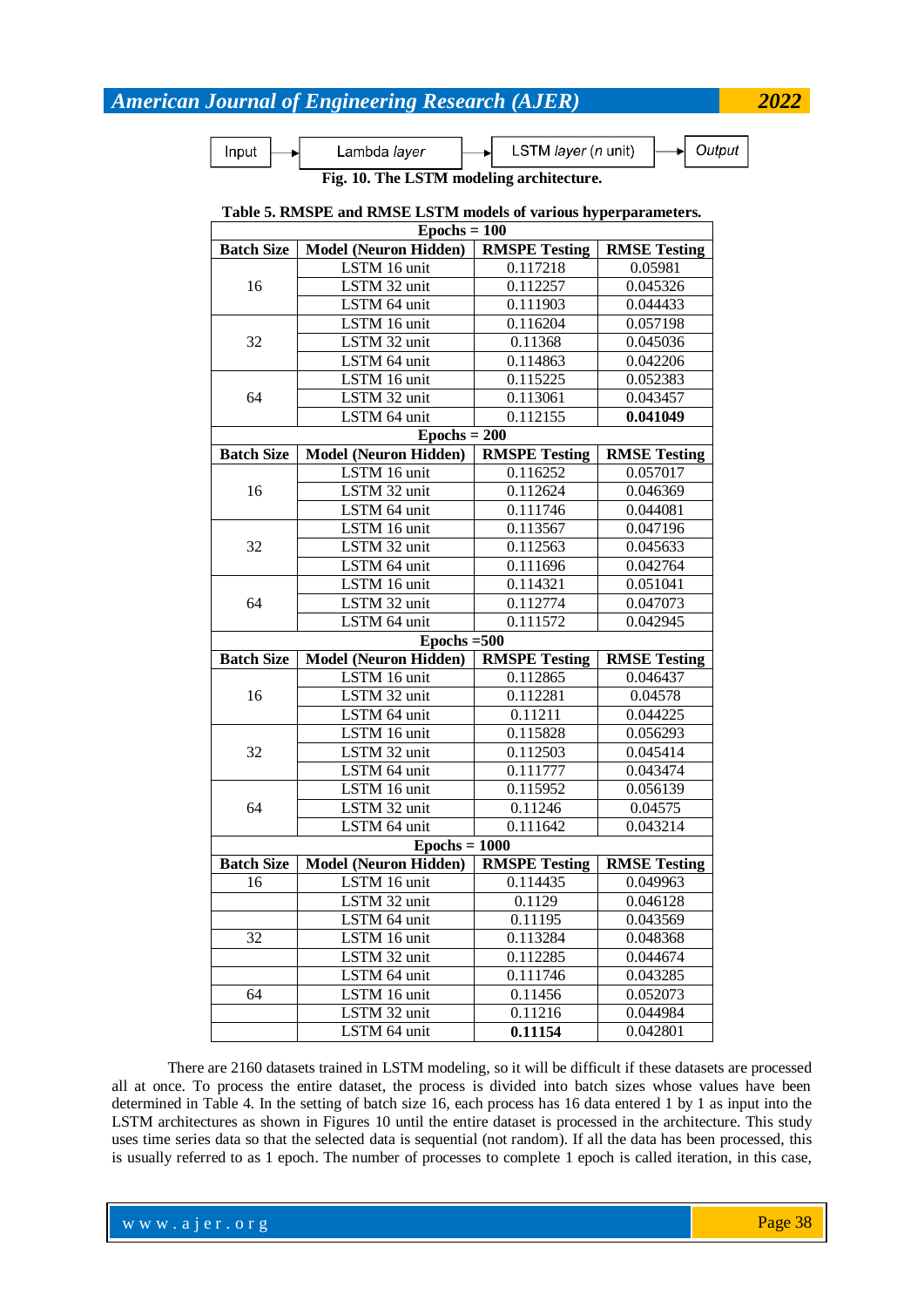there are 2160: 16 = 135 iterations. Other hyperparameters specified in Table 4 are also processed in the same way.



**Fig. 13. Learning curve LSTM (64 units) batch size 64 epoch 100.**

Determination of the best model for the prediction can be seen from the smallest RMSPE and RMSE values in the testing data. The RMSPE and RMSE LSTM models of various hyperparameters on the testing data are given in Table 5.